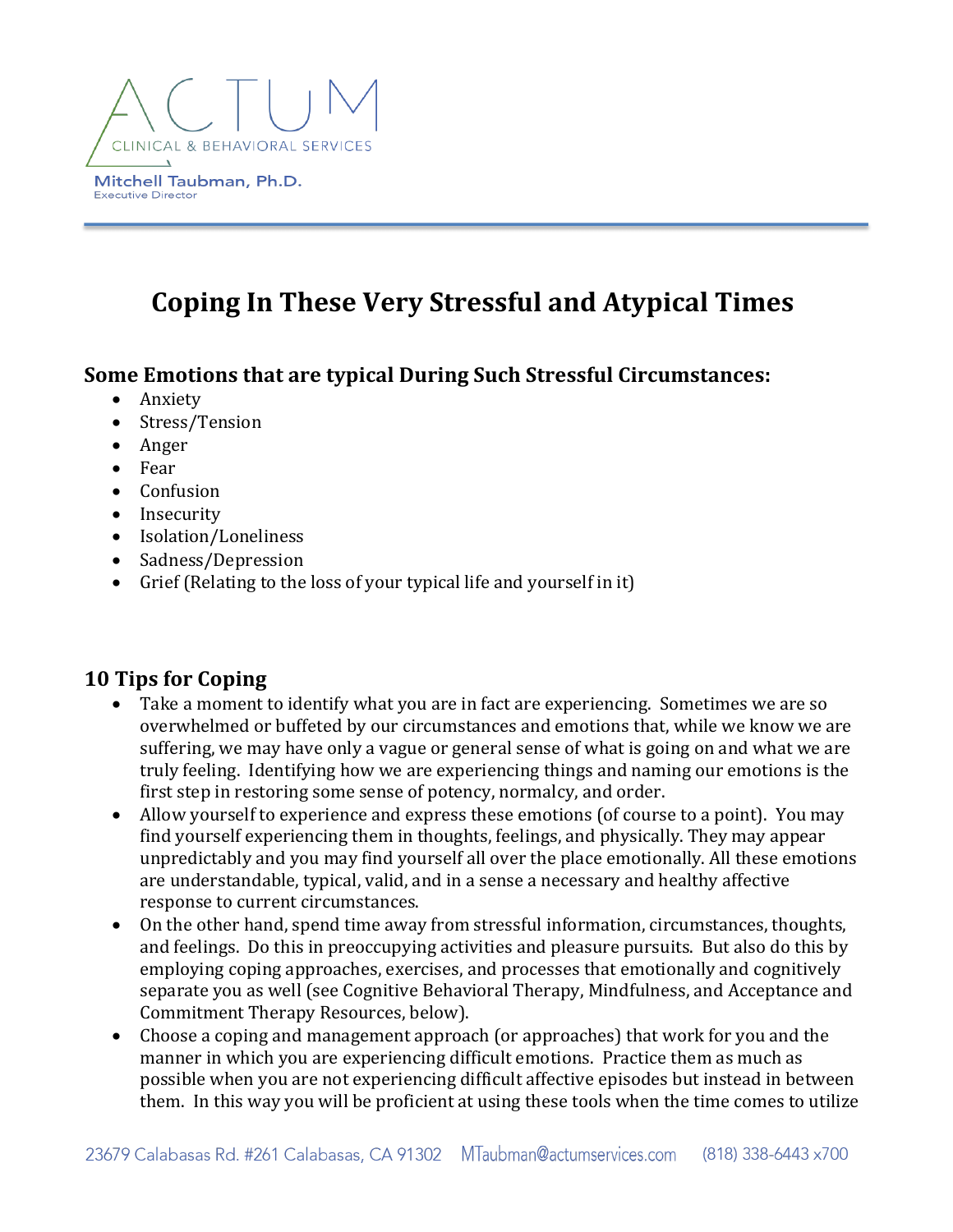them. Also employ them as early in episodes as possible. Approaches are much more effective when you catch difficult, strong, and runaway emotions early in the process.

- Socially Connect. Sounds trite but is exceedingly important. And with those outside of the home (even if you have people currently living with you), by whatever safe means available (e.g. phone calls, face-time, virtual meetings). Social connections are preoccupying, restorative, reassuring, instill a sense of normality, and are essential to mental and emotional health.
- Find time, no matter what, for yourself. Take a break from work, family, and commitments. When overwhelmed practically (and emotionally) this often does not feel possible. However, if you do not take a break, the break will take you (and your efficiency goes down when highly stressed, so taking a break will actually make you more productive overall).
- Sustain routines to whatever extent possible or develop and follow new ones if you can. Nothing like unfamiliarity, upheaval and uncertainty to produce anxiety, insecurity, tension, and a sense of instability and loss. Positive routines can facilitate a sense of predictability of expectation and comfort.
- Do something new. Learn a new skill, gain knowledge on a novel topic, investigate new areas. Doing something you wouldn't otherwise have done adds a little positivity to our unfortune current situations.
- Engage in potency promoting pursuits. A substantial portion of the difficult emotions one feels during such times stems from a sense of loss of control. In truth there is little we can actually control, but engaging in pursuits that result in fairly immediate and concrete positive results can re-instill, even a little. our sense of potency, power, and competency.
- Talk to someone about what you are going through. I still really don't know why, but after years of being a clinical psychologist I have learned that talking about stuff does help. Is it catharsis, is it the power of sharing, is it feeling that someone cares, is it something else? I have no idea. But it helps and that I am sure of. And keeping things inside only adds to feelings of isolation and being alone.

Ten tips may not be nearly enough. Therapeutic services can be especially helpful, even essential during stressful and traumatic times. Mental health services are critical for clinical conditions. Not only in the present but for future mental health and well-being.

# **Some Relevant Research Findings:**

Quarantines and Isolation can produce stress, tension, confusion, and anger (no kidding)

Getting your information from reputable news sources rather than social media tends to reduce perception of risk and promote protective behavior and too much media exposure of any kind, is not helpful (duh)

Feeling a lack of control and overexposure to risk increases stress (duh again)

Addressing anxiety and stress during the early stages of difficult times helps not only during those times, but in the long term as well

Using ameliorative approaches for dealing with tough feelings such as anxiety, panic, stress, bouts of sadness and other difficult emotions as early as possible during episodes and cycles amplifies the effectiveness of those approaches.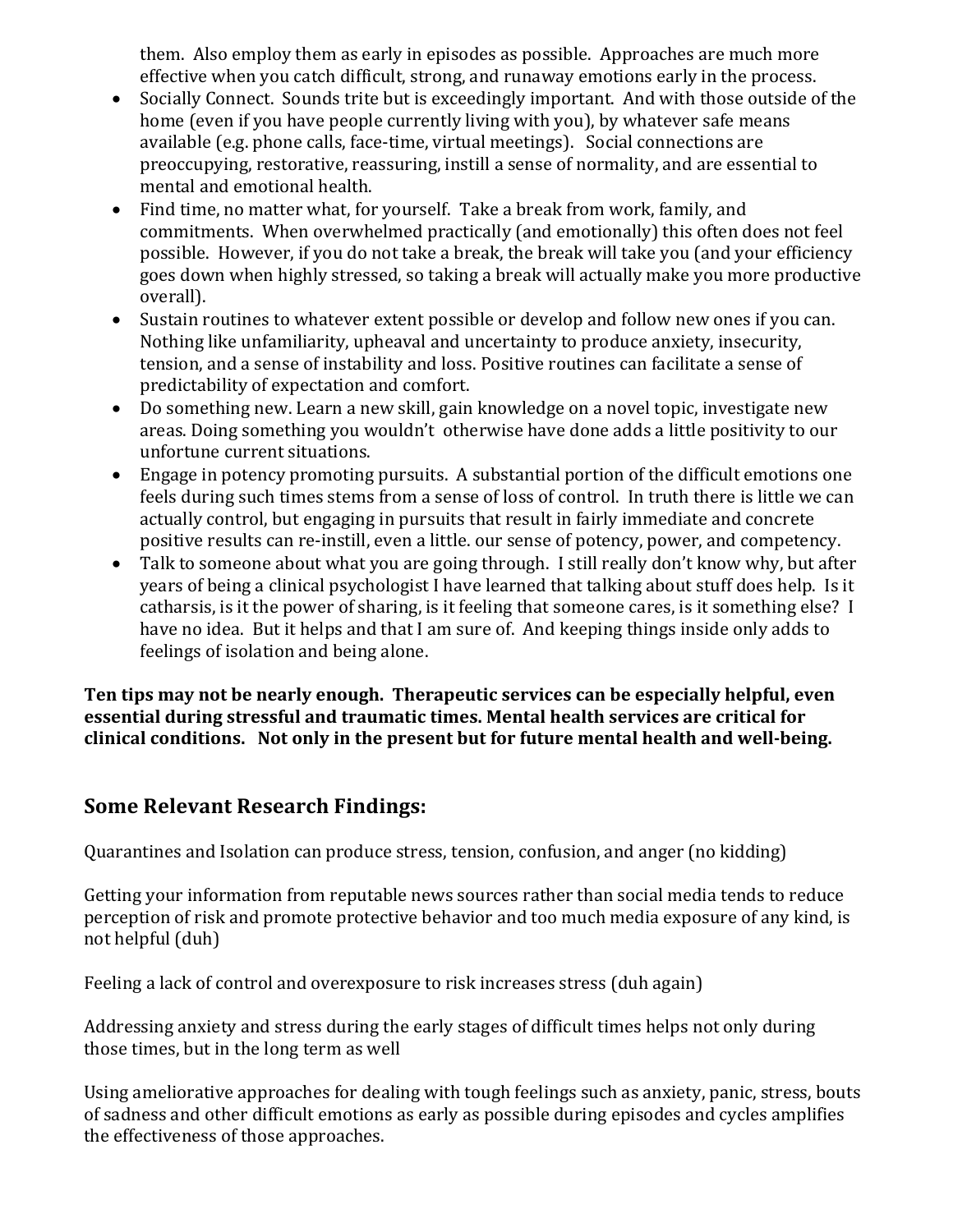# **Resources for Coping Tools and Approaches:**

**General**:

https://www.apa.org

https://dmh.lacounty.gov/covid-19-information/

https://www.psychiatry.org/psychiatrists/covid-19-coronavirus

https://www.cdc.gov/coronavirus/2019-ncov/daily-life-coping/managing-stress-anxiety.html

https://www.allencomm.com/courses/covid19\_5\_tips\_to\_face\_your\_anxiety/index.html?fbclid=I wAR1yHTTDOfHppbvtHfVR6o38dEywSLa5Xvcn790QP9nCmmeSHxPwmV9BYBE#.Xn1k11d8jJo. facebook

### **Cognitive Behavior Therapy:**

http://www.abct.org/Home/

https://www.apa.org/ptsd-guideline/patients-and-families/cognitive-behavioral

https://www.nacbt.org/whatiscbt-htm/

https://www.amazon.com/s?k=cognitive+behavior+therapy&i=stripbooks&crid=52LYZH6G8QP Y&sprefix=cognitions%2Cstripbooks%2C227&ref=nb sb ss i 1 6

https://www.academyofct.org/page/AdditionalResources

#### **Mindfulness**:

https://medschool.ucsd.edu/som/fmph/research/mindfulness/mindfulnessresources/Pages/default.aspx

https://www.psychologytoday.com/us/blog/urban-mindfulness/201109/mindfulness-thebasics

https://www.health.harvard.edu/newsletter\_article/Mindfulness-resources

https://www.goodreads.com/shelf/show/mindfulness

### **Acceptance and Commitment Therapy:**

https://www.psychologytoday.com/us/therapy-types/acceptance-and-commitment-therapy